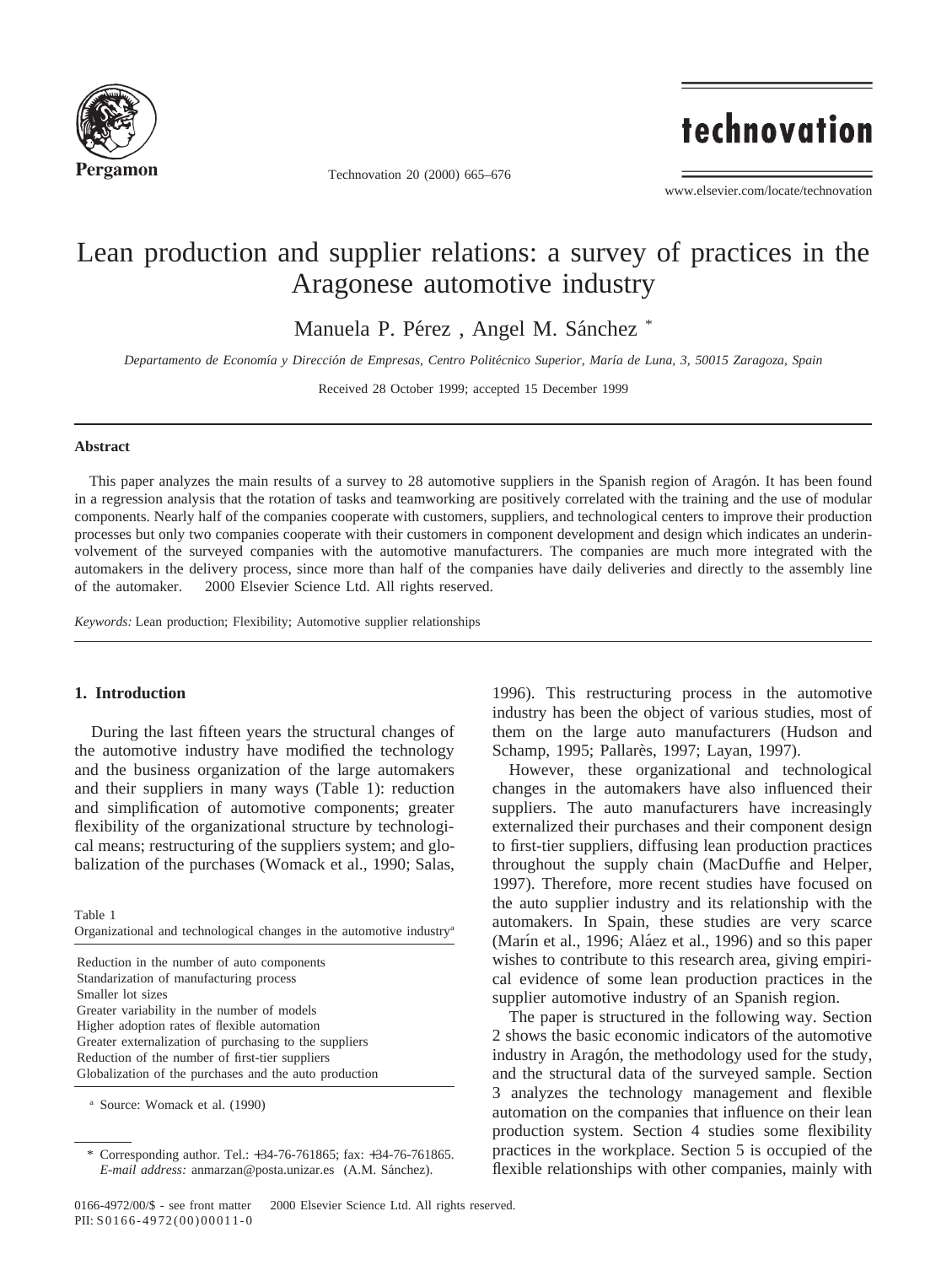suppliers and customers. Finally, some concluding remarks are included.

## **2. Methodology and sample study**

### *2.1. The automotive industry in Aragon*

The Spanish region of Aragón is located in the northeast of the country. In 1982 the auto manufacturer Opel–General Motors opened an assembly plant in Figueruelas, twenty kilometers west of Zaragoza, the main region's city. Since then a small cluster of supplier companies have been located in the area. In 1997 the automotive industry in Aragon occupied 13,858 employees, and generated a production and a value added respectively of 4291 and 969 millions of euros. The percentages of participation of the auto industry in the regional industry are 14.78% for the employment, 32.76% for the production, and 25.11% for the value added.

According to the Industrial Census of Aragón in 1998, there were fifty-three automotive suppliers that gave employment to 5033 persons, 5.37% of the total employment of Aragonese industry. Four of these companies (7.56%) were large companies with more than 250 employees; the rest were small and medium-sized companies: 32 companies had less than 50 employees, and 17 companies had between 50 and 250 employees.

#### *2.2. Methodology of the study*

The data for this study was collected throughout a field survey to the automotive suppliers located in Aragón. The names and addresses of the companies were obtained from the Industrial Promotion Service of the Regional Government of Aragón. The survey was made from January to April of 1999. The authors contacted previously by telephone with the Production Director, or equivalent position, to explain the aim of the study and to agree on an interview. Before the interview, the questionnaire was e-mailed or faxed to the company so that the Production Director had enough time to request or elaborate some of the quantitative data that were asked in the questionnaire. The interviews had an average length of three hours. During the interview, the questionnaire was complimented and additional notes were also taken in order to elaborate thereinafter a summary report of the interview. After each interview the authors visited the facilities of the companies.

### *2.3. Sample structure*

There were 28 useful questionaries that could be used for this study after the interviews. This number represents 52.83% of the total population of 53 companies in the region. In employment terms, the degree of representation of the sample is much greater because the number of employees in the surveyed companies are 4593 persons, 91.25% of the total employment in the sector. The 28 companies of the sample have been divided for some sections of the analysis in two subsamples: component manufacturers (16 companies) and subsystem manufacturers (12 companies). The main difference between these two subsamples is that the component companies manufacture products that are delivered to the assembly line of the automaker or are integrated into a subsystem, while the subsystem companies are those that integrate components to manufacture a subsystem of the automobile — brakes system, electrical system, etc that is later delivered to the assembly line of the automaker.

Table 2 shows the main structural data of the surveyed companies. 39.3% of these companies had less than 50 employees, and 28.5% sold in 1998 less than 6 millions euros. The comparison of the distribution of the companies surveyed in employment terms with the distribution of the total population of companies, indicates that all the large companies are included in the sample, while for the small and medium-sized companies the percentages are 34% and 76%. The smaller participation of the small companies in the sample does not reduce the significance of the sample because the large and mediumsized companies surveyed are all first-tier suppliers in the automotive industry, which according to other studies are more intensive adopters of lean production practices (Bensaou, 1999). Finally, with respect to the ownership of the capital, 10 companies are foreign-owned. Of 16 component manufacturers, 10 are national-owned and 6 are foreign-owned companies, while of the 12 subsystem manufacturers, 8 are national-owned and 4 are foreign-owned companies.

Table 3 shows the sales figures distribution of the surveyed companies, according to the type of customer and the sales market destination. More than 70% is sold directly to the automakers and the rest to other automotive suppliers. The geographical distribution of sales indicates than 63% are made in Spain, 30% in other countries of the European Union and 7% around the world. 67% of surveyed companies had no intention to change their sales distribution, and those that were planning to modify it, had in mind to increase exports to the European Union.

### **3. Technology management and flexible automation**

One of the features of lean production is the involvement of first-tier suppliers in automotive component design. There is evidence that the early involvement of suppliers in product development contributes to reduce lead time and to avoid costly downstream production problems (Clark and Fujimoto, 1991), therefore the tech-